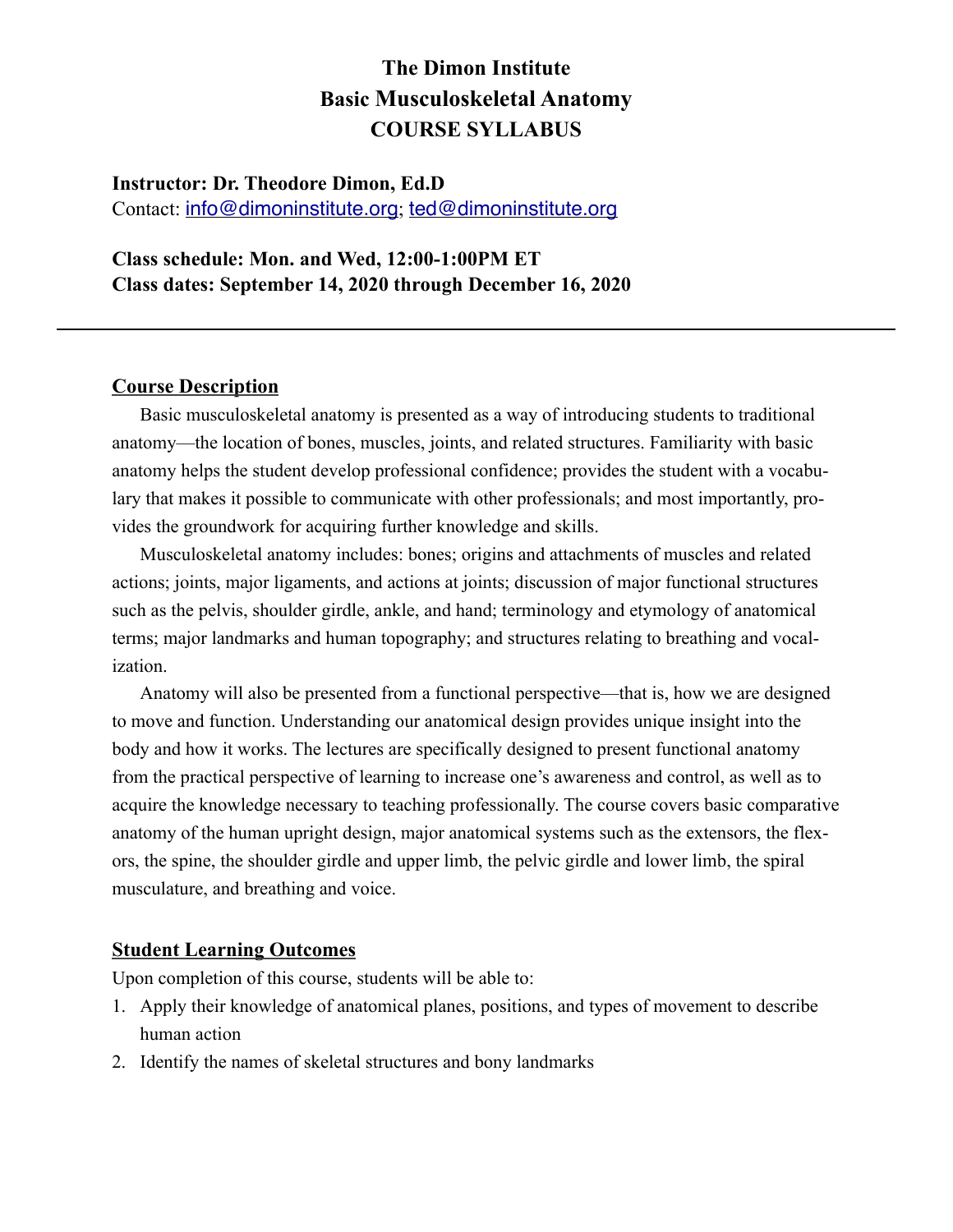- 3. Identify the names of muscles within major anatomical systems (extensors, flexors, the spine, the shoulder girdle, the upper limb, the pelvic girdle, and the lower limb)
- 4. Discuss the location of muscles within the skeletal framework (their points of origin and insertion) and their functional role in upright posture and movement
- 5. Discuss the relationship between musculoskeletal structure and function
- 6. Identify the spiral muscles and describe their functional role in the human upright design
- 7. Apply their knowledge of anatomical structure and function to self-study and Alexander Technique teaching practice

### **Learning & Teaching Activities**

#### **1. Online Lectures**

Dr. Theodore Dimon will present content through a series of 26 live online lectures, 60 minutes in duration. The last fifteen minutes of each lecture will be dedicated to  $\overline{O} \& A$ . Lectures will be recorded and made available to all students for review. Consistent attendance at the live lectures is highly recommended and required for the receipt of an official certificate of completion.

#### **2. Student Discussion Groups (Optional)**

Enrolled students will be randomly assigned to a remote discussion group facilitated by one of Dr. Dimon's teaching assistants. Discussion groups will meet on Zoom from 11:30-11:50 on Mondays and Wednesdays before each lecture. Participating students will co-create an interactive space for inquiry and discussion in response to course readings, former lectures, quizzes, and even elements of practice.

### 3. **Topical Course Readings**

Course topics will include basic musculoskeletal anatomy, functional anatomy, description of muscle systems, and general readings on particular functions. The reading will include the following works:

- 1. *Anatomy of the Moving Body* by Ted Dimon
- 2. *The Body in Motion* by Ted Dimon
- 3. *Anatomy of the Voice* by Ted Dimon
- 4. *The Thinking Body* by Mabel Todd
- 5. *The Deep Six parts 1 and 2* by Thomas Myers

### 4. **Quizzes (Optional)**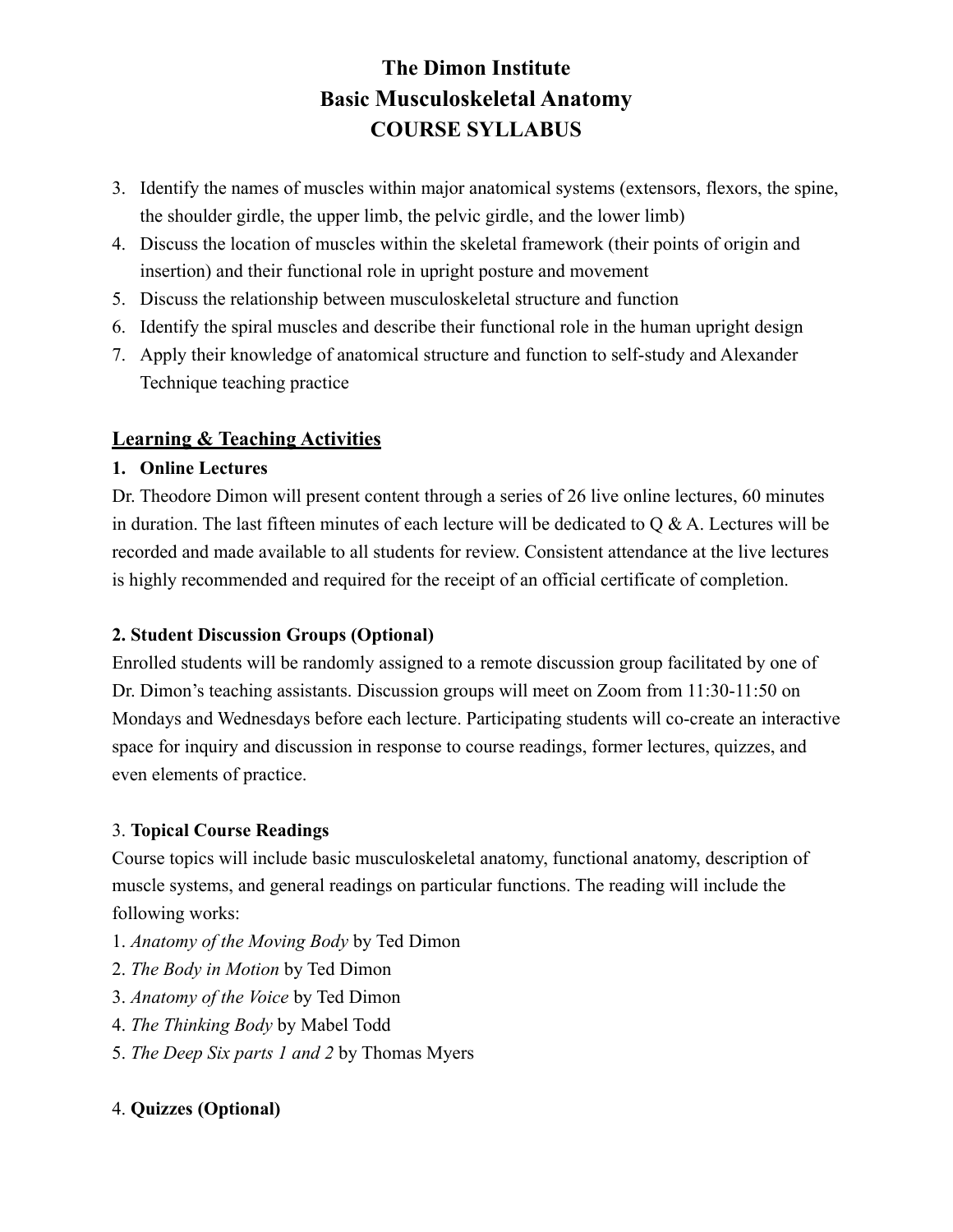Quizzes are offered as an opportunity for students to assess learning at the conclusion of each topic. The quizzes are optional and will not be submitted to the instructor for grading or correction. Students are encouraged to test their knowledge off-book and then refer to course readings to check their answers. Unresolved questions about quiz items can be addressed at the student discussion groups or during the lecture Q&A.

### **Course Readings**

In compliance with Copyright Law, students must purchase the following books:

- 1. [Anatomy of the Moving Body by Ted Dimon](https://www.amazon.com/Anatomy-Moving-Body-Second-Muscles/dp/155643720X/ref=sr_1_1?dchild=1&keywords=anatomy+of+the+moving+body+ted+dimon&qid=1595870349&sr=8-1)
- 2. [The Body in Motion by Ted Dimon](https://www.amazon.com/Body-Motion-Its-Evolution-Design/dp/1556439709/ref=sr_1_1?crid=3BGD682ENV542&dchild=1&keywords=the+body+in+motion&qid=1595870514&sprefix=the+body+in+motion,aps,142&sr=8-1)
- 3. [Anatomy of the Voice by Ted Dimon](https://www.amazon.com/Anatomy-Voice-Illustrated-Singers-Therapists/dp/1623171970/ref=sr_1_1?dchild=1&keywords=anatomy+of+the+voice+ted+dimon&qid=1595870549&sr=8-1)
- 4. [The Thinking Body by Mabel Todd](https://www.amazon.com/Thinking-Body-Mabel-Elsworth-Todd/dp/0939266547/ref=sr_1_1?crid=OP54UHKFER0I&dchild=1&keywords=the+thinking+body+mabel+todd&qid=1595870575&sprefix=the+thinking+body+,aps,139&sr=8-1)

For your convenience, we have included direct links to Amazon Marketplace where you can purchase new or used copies of these works.

If you would prefer not to order through Amazon Marketplace, Ted Dimon's books can also be purchased directly through [Penguin Random House](https://www.penguinrandomhouse.com/authors/2010006/theodore-dimon-jr); and Mabel Todd's *The Thinking Body* is also available for purchase through [Abe Books.](https://www.abebooks.com/servlet/SearchResults?isbn=0871270145&cm_sp=mbc-_-ISBN-_-all)

We will only be reading 2 short articles by Thomas Myers, so the Institute will provide students with PDF copies of these readings.

#### **Course Schedule:**

| <b>Week 1 Intensive</b><br><b>Dates</b> | <b>Topic</b>                                             | Reading                                 |
|-----------------------------------------|----------------------------------------------------------|-----------------------------------------|
| Monday, $9/14$                          | <b>Introduction to Anatomy</b>                           | Anatomy of the Moving<br>Body, pp. 1-18 |
| Tuesday, 9/15                           | <b>Anatomical Structures &amp;</b><br><b>Terminology</b> |                                         |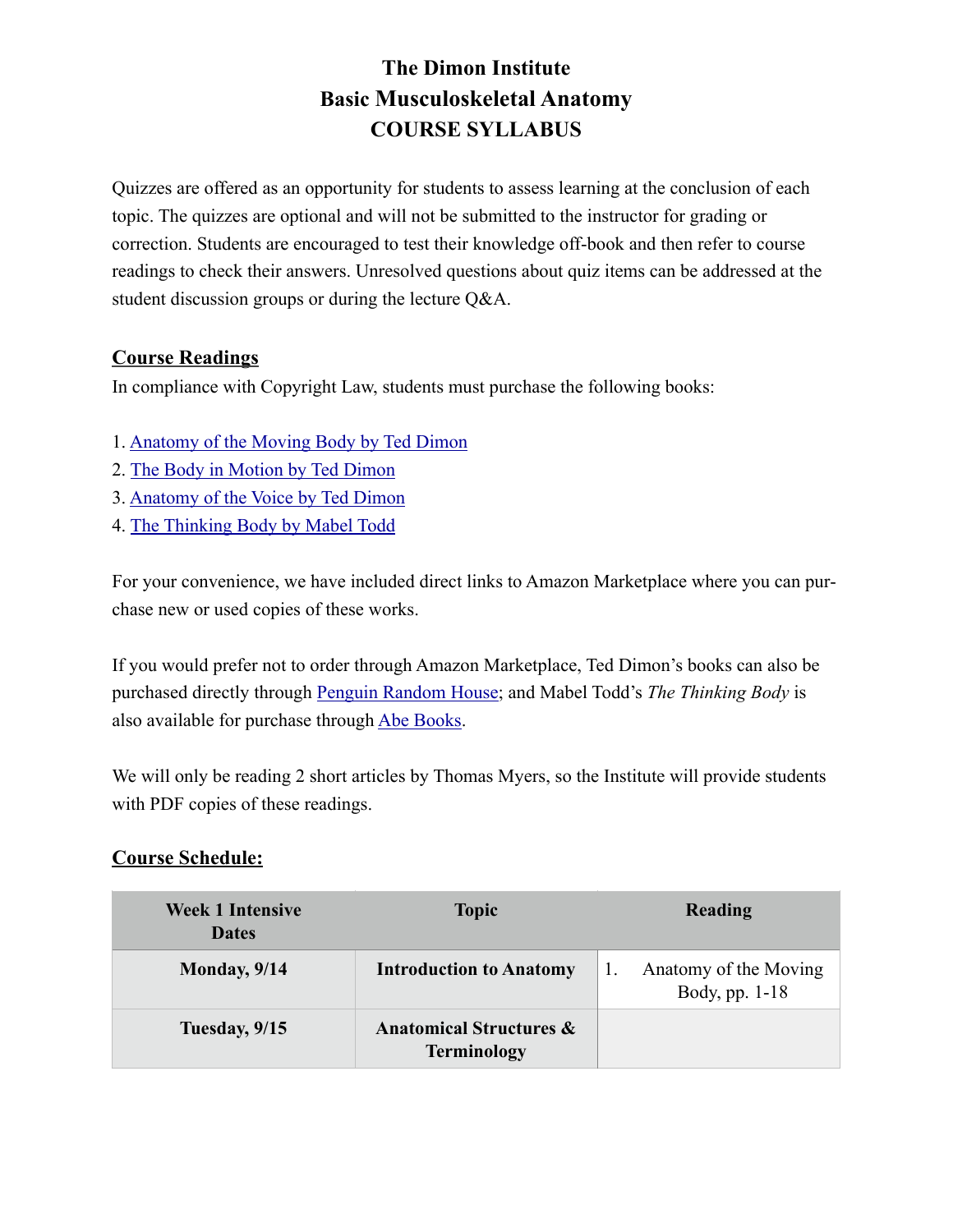| Wednesday, 9/16 | The Skull & Jaw           | Anatomy of the Moving<br>Body, pp. 19-33<br>The Body in Motion, pp.<br>7-14    |
|-----------------|---------------------------|--------------------------------------------------------------------------------|
| Thursday, 9/17  | Muscles of the Face & Jaw | Anatomy of the Moving<br>Body, pp. 34-40<br>Anatomy of the Voice, pp.<br>73-85 |

| Week 2<br><b>Dates</b> | <b>Topic</b>                           | Reading                                                                                              |
|------------------------|----------------------------------------|------------------------------------------------------------------------------------------------------|
| Monday, 9/21           | The Extrinsic Muscles of the<br>Larynx | Anatomy of the Moving<br>$\mathbf{I}$ .<br>Body, pp. 41-45<br>The Body in Motion, pp.<br>2.<br>47-58 |
| Wednesday, 9/23        | The Tongue & Palate                    | Anatomy of the Moving<br>1.<br>Body, pp. 47-54<br>Anatomy of the Voice, pp.<br>63-71                 |

| Week 3<br><b>Dates</b> | <b>Topic</b>                 | Reading                                                                                    |
|------------------------|------------------------------|--------------------------------------------------------------------------------------------|
| Monday, 9/28           | <b>Muscles of the Throat</b> | Anatomy of the Moving<br>1.<br>Body, pp. 55-58<br>Anatomy of the Voice, pp.<br>$59 - 62$   |
| Wednesday, 9/30        | <b>The Larynx</b>            | Anatomy of the Moving<br>1.<br>Body, pp. 59-65<br>Anatomy of the Voice, pp.<br>2.<br>25-45 |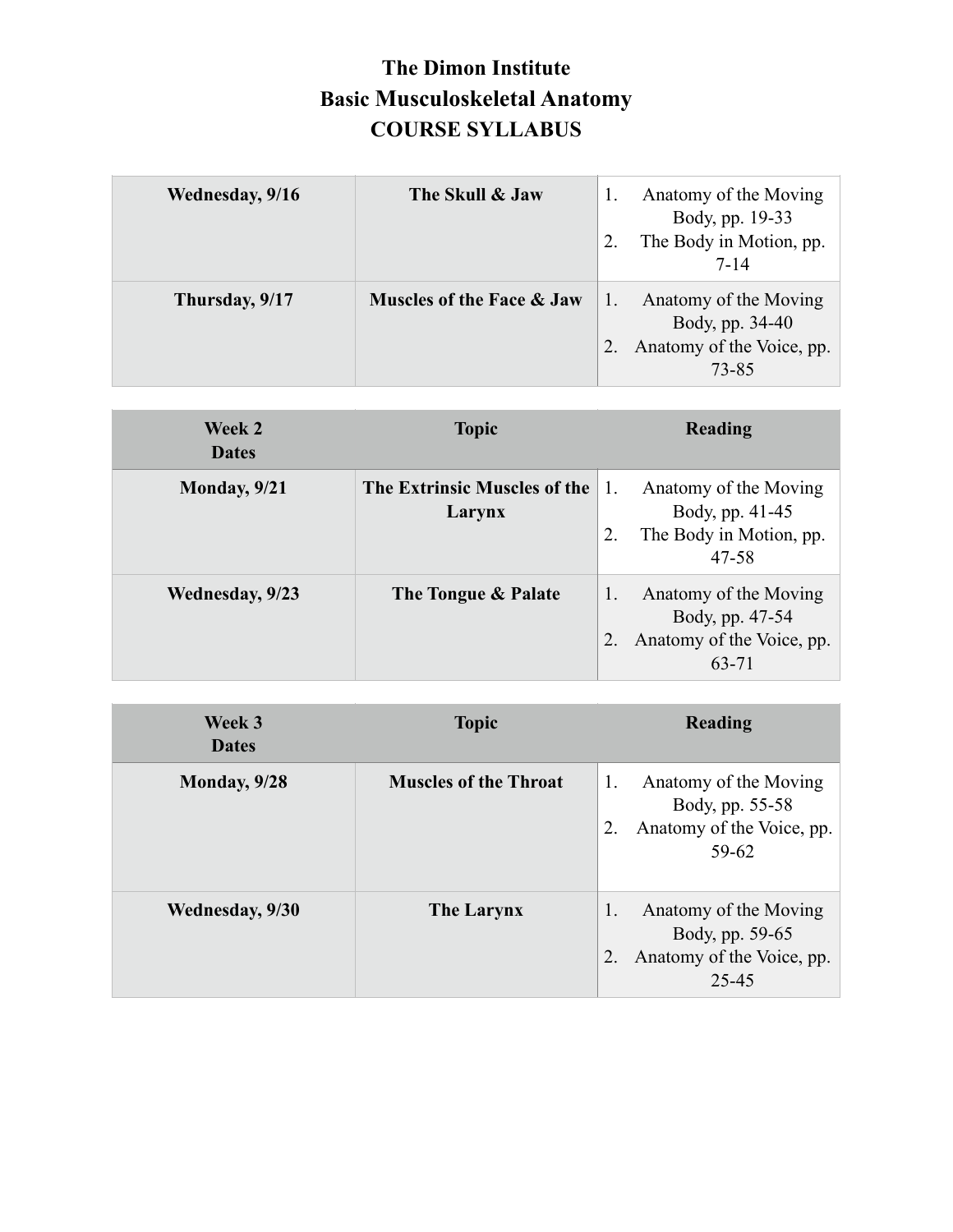| Week 4<br><b>Dates</b> | <b>Topic</b>                                              |                          | Reading                                                                                                          |
|------------------------|-----------------------------------------------------------|--------------------------|------------------------------------------------------------------------------------------------------------------|
| Monday, $10/5$         | The Spine, the Vertebrae, &<br>the Ligaments of the Spine | $\mathbf{L}$<br>2.<br>3. | Anatomy of the Moving<br>Body, pp. 71-85<br>The Body in Motion, pp.<br>23-30<br>The Thinking Body, pp.<br>78-105 |
| Wednesday, 10/7        | The Spine & Vertebrae,<br>Continued                       |                          |                                                                                                                  |

## **DIMON INSTITUTE BREAK 10/9-10/18**

### NO CLASS

| Week 5<br><b>Dates</b> | <b>Topic</b>                                                                 | Reading                                   |
|------------------------|------------------------------------------------------------------------------|-------------------------------------------|
| <b>Monday, 10/19</b>   | <b>Muscles of the Back: Deep</b><br>Layers & Sub-Occipital<br><b>Muscles</b> | Anatomy of the Moving<br>Body, pp. 86-96  |
| Wednesday, 10/21       | <b>Muscles of the Back:</b><br><b>Superficial Layers</b>                     | Anatomy of the Moving<br>Body, pp. 97-105 |

| Week 6               | <b>Topic</b>                                  | Reading                                                                                                                         |
|----------------------|-----------------------------------------------|---------------------------------------------------------------------------------------------------------------------------------|
| <b>Monday, 10/26</b> | The Thorax & Muscles of<br><b>Respiration</b> | Anatomy of the Moving<br>Body, pp. 110-121<br>The Body in Motion, pp.<br>2.<br>65-72<br>The Thinking Body, pp.<br>3.<br>104-112 |
| Wednesday, 10/28     | <b>Abdominal Region</b>                       | Anatomy of the Moving<br>1.<br>Body, pp. 122-133                                                                                |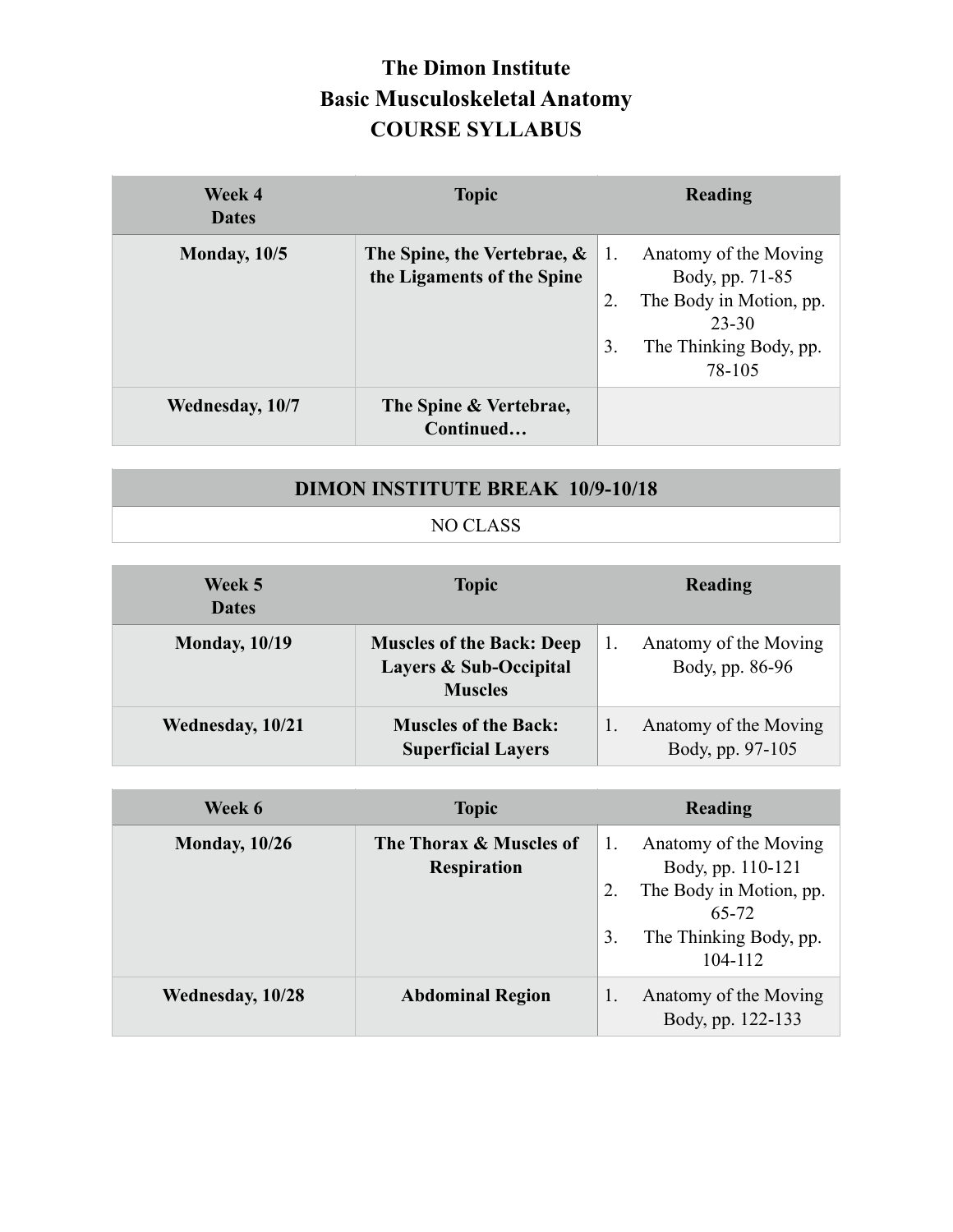| Week 7<br><b>Dates</b> | <b>Topic</b>                                    | <b>Reading</b>                                                                                                                        |
|------------------------|-------------------------------------------------|---------------------------------------------------------------------------------------------------------------------------------------|
| Monday, $11/2$         | <b>The Shoulder Girdle</b>                      | Anatomy of the Moving<br>1.<br>Body, pp. 138-147<br>The Body in Motion, pp.<br>2.<br>31-38<br>3.<br>The Thinking Body, pp.<br>143-157 |
| Wednesday, 11/4        | <b>Muscles of the Shoulder</b><br><b>Girdle</b> |                                                                                                                                       |

| <b>Week 8</b><br><b>Dates</b> | <b>Topic</b>                            | Reading                                                                        |
|-------------------------------|-----------------------------------------|--------------------------------------------------------------------------------|
| Monday, 11/9                  | Muscles of the Arm &<br><b>Shoulder</b> | Anatomy of the Moving<br>Body, pp. 148-155                                     |
| Wednesday, 11/11              | The Upper Limb                          | Anatomy of the Moving<br>Body, pp. 156-168<br>The Body in Motion, pp.<br>39-42 |

| Week 9<br><b>Dates</b> | <b>Topic</b>                            | <b>Reading</b>                                                                 |
|------------------------|-----------------------------------------|--------------------------------------------------------------------------------|
| <b>Monday, 11/16</b>   | <b>Muscles of the Forearm</b>           | Anatomy of the Moving<br>1.<br>Body, pp. 168-174                               |
| Wednesday, 11/18       | <b>Intrinsic Muscles of the</b><br>Hand | Anatomy of the Moving<br>Body, pp. 175-180<br>The Body in Motion, pp.<br>43-48 |

| <b>DIMON INSTITUTE BREAK 11/20-11/29</b> |  |
|------------------------------------------|--|
| NO CLASS                                 |  |
|                                          |  |